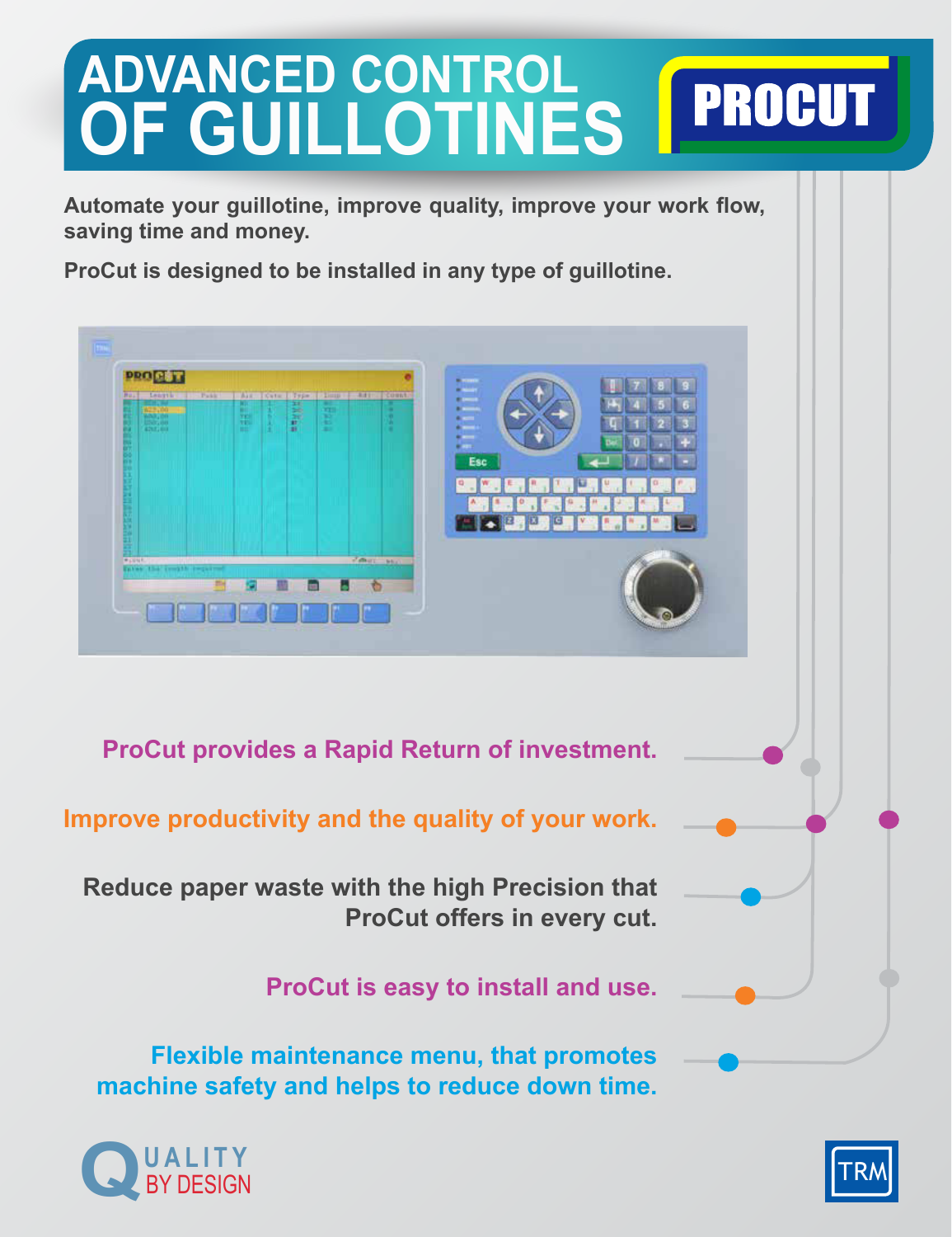# THE COMPLETE SOLUTION

ProCut is a guillotine control system with a full PLC capacity and ProCut can be installed in new or used machines, for OEMs we can offer a customisation service.

Over time, the accuracy of a guillotine can decrease potentially making it obsolete.

ProCut can bring an old machine to the same level of functionality as a new machine at a much lower cost.

By controlling upto 4 servo axis, Procut gives the machine builder the opportunity to remove the hydraulics from a machine entirely, simplifying service and making manufacturing more cost effective.

# EDIT & CREATE

Easy to create programs Programable paper push out Programming air table options Strip + Lable modes Work cycle programming Easy to understand data entry check system Adjustment Parameters for temporary Modifications.



**Get the Best Performance out of your equipment by using the latest technology in motion control and robotics.**



Different mounting options and cables adaptable to each machine.

## MANUAL MODE

"Goto" Function Electronic "jog wheel" option Label optimisation mode Strip Cut Option

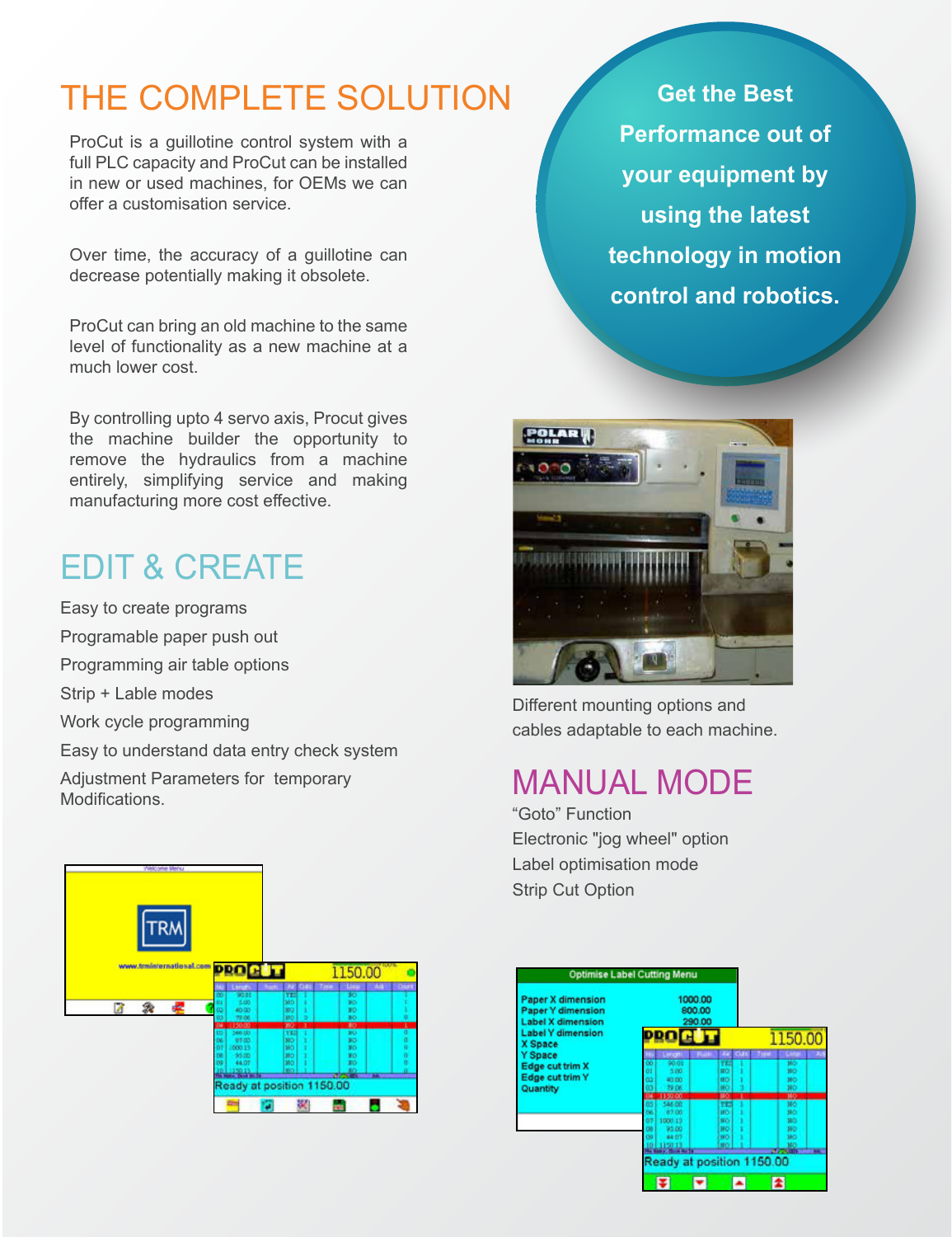#### **KEYBOARD**

30 alphanumeric keys or full Qwerty Keyboard (large screen) The keys are protected by an aluminum panel Customisable for machine manufacturers

### **SOFTWARE**

Air table control Label Optimisation mode Automatic push out paper Easy-to-use programs Large Memory capacity (over 300 Programs) Customisable for manufacturers of machinery USB Backup

#### KEYPAD OVERLAY

Resistant to water and dirt High durability Colors, logos, customised

#### **SCREEN**

LCD color graphic display High contrast for better viewing 320 x 240 pixel and 5.7 inch monitor 640 x 480 pixel and 10.3 inch monitor Long-life LED display Different options available as required



There is a wide range of motor options, screen sizes, keyboard layouts, and types of Inputs for manual programming.